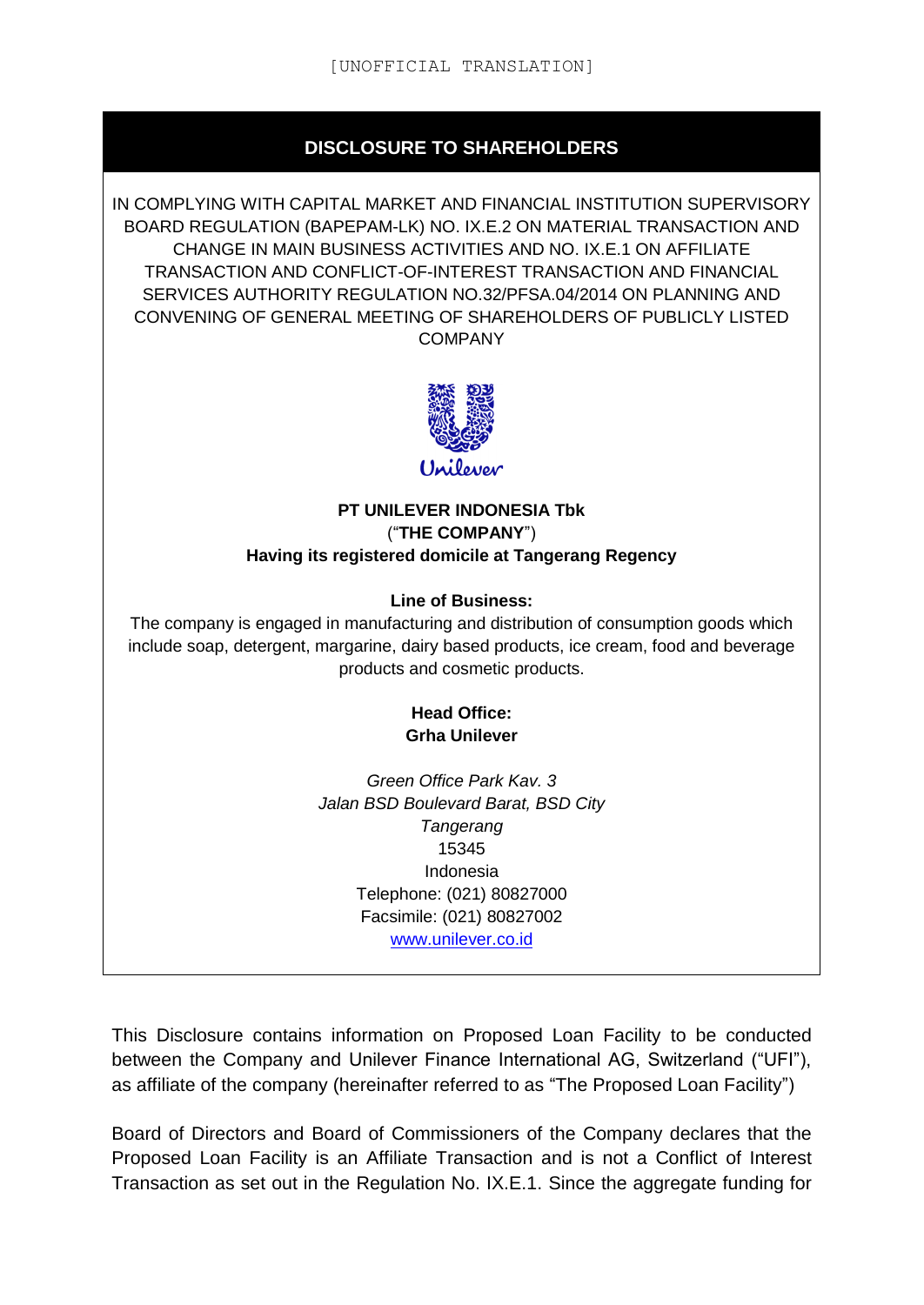The Proposed Loan Facility may exceed 50% (fifty percent) of the Company's Equity, therefore, subject to the provisions of number 2 letter b Regulation IX.E.2, it is a Material Transaction which requires consent of the shareholders of the Company resolved at the extraordinary general meeting of shareholders ("GMS") of the Company.

Board of Directors and Board of Commissioners of the Company assume full responsibility for the accuracy of the information contained in This Disclosure and if any, additional information to be published no later than 2 (two) business days prior to the date of the GMS Company and further confirms that, after examining the information provided in relation to the Proposed Loan Facility, hereby represents that, to the best of knowledge and belief of the Board of Directors and Board of Commissioners of the Company, no important or other material information pertinent to the Proposed Loan Facility is omitted in This Disclosure which may cause This Disclosure to be inaccurate and or misleading.

## This Disclosure is issued in Tangerang Regency on May 8, 2017

### **INTRODUCTION**

This Disclosure is made in relation to the Proposed Loan Facility to be effected by the Company which is a Material Transaction required to be consented to or approved by the General meeting of shareholders ("GMS"), as defined in Regulation No. IX.E.2, and is an Affiliate Transaction as defined in Regulation No. IX.E.1. In connection with the above, the Board of Directors of the Company publishes this Disclosure with the aim to provide information and description in more detail to the shareholders of the Company on the Proposed Loan Facility.

In compliance with Regulation No. IX.E.2, the Board of Directors of the Company is required to publish this Disclosure at least in one daily Indonesian newspapers published nationwide to provide information to the shareholders of the Company on The Proposed Loan Facility to be entered by the Company which requires to be consented to or approved by GMS of the Company. This disclosure forms the basis for the Shareholders of the Company to give its approval in respect of the Proposed Loan Facility to be proposed by the Company at the GMS.

### **I. BRIEF DESCRIPTION OF THE COMPANY**

## **A. Brief History of the Company**

The Company was established on December 5 1933 under the name of Lever's Zeepfabrieken N.V. pursuant to Deed No. 23 Mr. A.H. van Ophuijsen, Notary Public in Batavia, approved by Gouverneur Generaal van Nederlandsch-Indie by letter No.14 dated December 16 1933, registered with Raad van Justitie di Batavia No. 302 on December, 22 1933 and announced in Supplement No.3 to Javasche Courant of January 9, 1934.

The name of the Company was changed to "PT Unilever Indonesia" by Deed No. 171 dated July 22, 1980 by Notary Public Mrs. Kartini Muljadi, S.H. On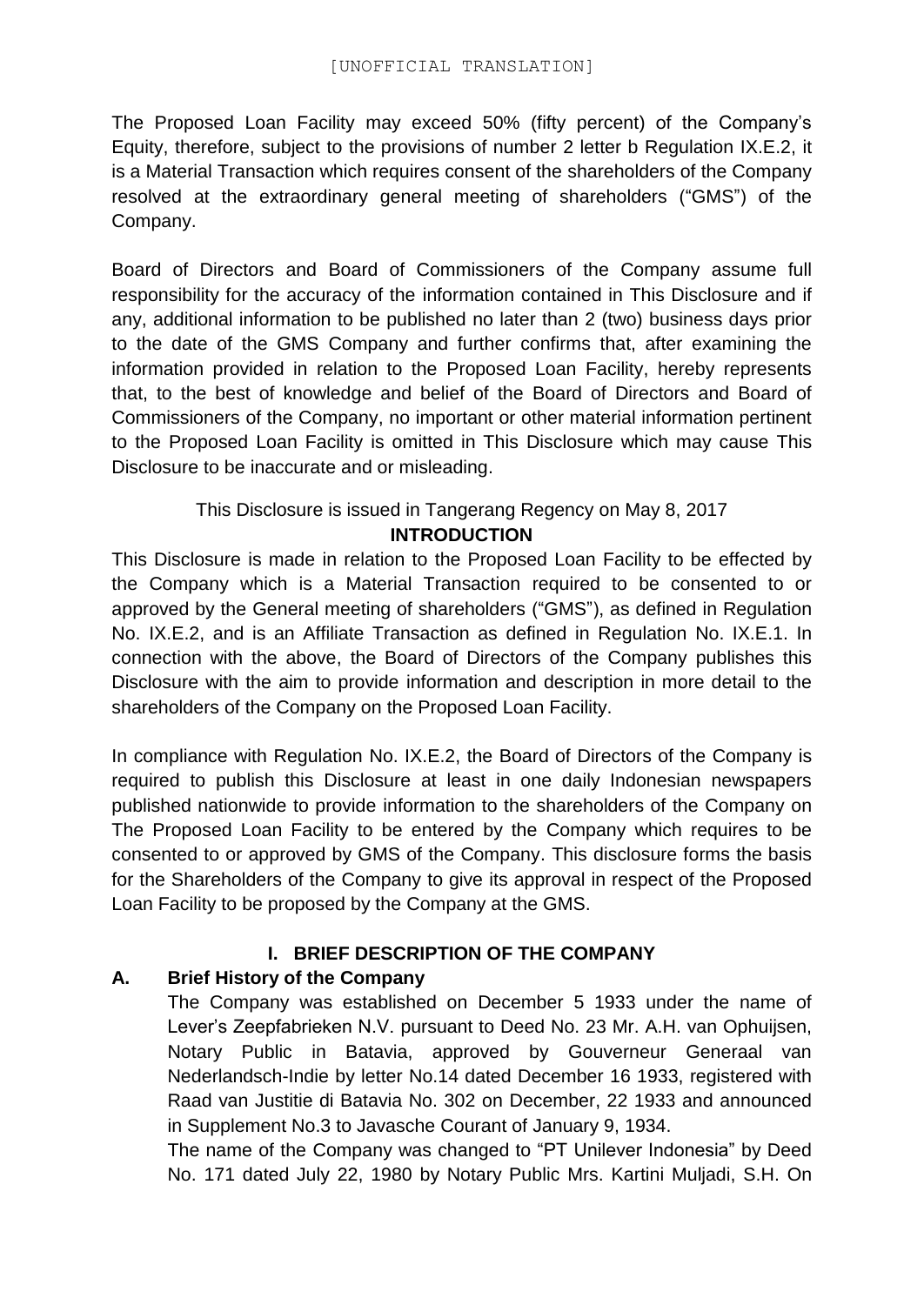November 16 1981 the Company was permitted by the Head of Capital Market Agency (Bapepam) No.SI-009/PM/E/1981 to offer 15% (fifteen percent) shares in the Stock Exchange in Indonesia. The change of name of the Company to "PT Unilever Indonesia Tbk" as approved by Deed No. 92 dated June 30 1997 by Notary Public Mr. Mudofir Hadi, S.H. The said Deed was approved by the Minister of Justice of the Republic of Indonesia by Ministerial Decree No. C2-1.049HT.01.04 TH.98 dated February 23, 1998 and announced in Supplement No. 2620 to Official Gazette No. 39 of May 15, 1998.

The Company's Articles of Association have been amended several times last by Notarial Deed No. 16 dated June 18, 2008 drawn up before Notary Public Haji Syarif Siangan Tanudjaja, S.H., on amendment to Company's Articles of Association as prescribed by Law of the Republic of Indonesia No. 40 of 2007 on Limited Liability Company. This Deed has been approved by the Minister of Law and Human Rights of the Republic of Indonesia by Ministerial Decree No. AHU-51473.AH.01.02.Tahun 2008 dated August 15 2008 and announced in the Supplement No. 18026 to Official Gazette Republic of Indonesia No. 75 of 16 September 2008 and last amended by Deed No. 22 dated June 20, 2016 drawn up before Notary Public Haji Syarif Siangan Tanudjaja, S.H., approved by the Ministry of Law and Human Rights by Ministerial Decree No. AHU-0011673.AH.01.02.Tahun 2016 dated June 21, 2016.

The capital structure of the Company as of the date of this Disclosure is as follows:

| <b>Authorized Capital</b> | IDR 76.300.000.000,- (seventy six billion     |
|---------------------------|-----------------------------------------------|
|                           | three hundred million Rupiah) divided into    |
|                           | 7.630.000.000 (seven billion six hundred      |
|                           | thirty million) shares, each at nominal value |
|                           | of IDR 10,- (ten Rupiah).                     |
| <b>Issued Capital</b>     | IDR 76.300.000.000,- (seventy six billion     |
|                           | three hundred million Rupiah) divided into    |
|                           | 7.630.000.000 (seven billion six hundred      |
|                           | thirty million) shares.                       |
| Paid-Up Capital           | IDR 76.300.000.000,- (seventy six billion     |
|                           | three hundred million Rupiah).                |

The composition of the shareholders of the Company as per Shareholder Register issued by Stock Administration Bureau of the Company, PT Sharestar Indonesia as of April 30 2017 is as follows:

| <b>Shareholders</b> | <b>Number of</b><br><b>Shares</b> | <b>Value of Shares</b><br>(IDR) | $\%$ |
|---------------------|-----------------------------------|---------------------------------|------|
|---------------------|-----------------------------------|---------------------------------|------|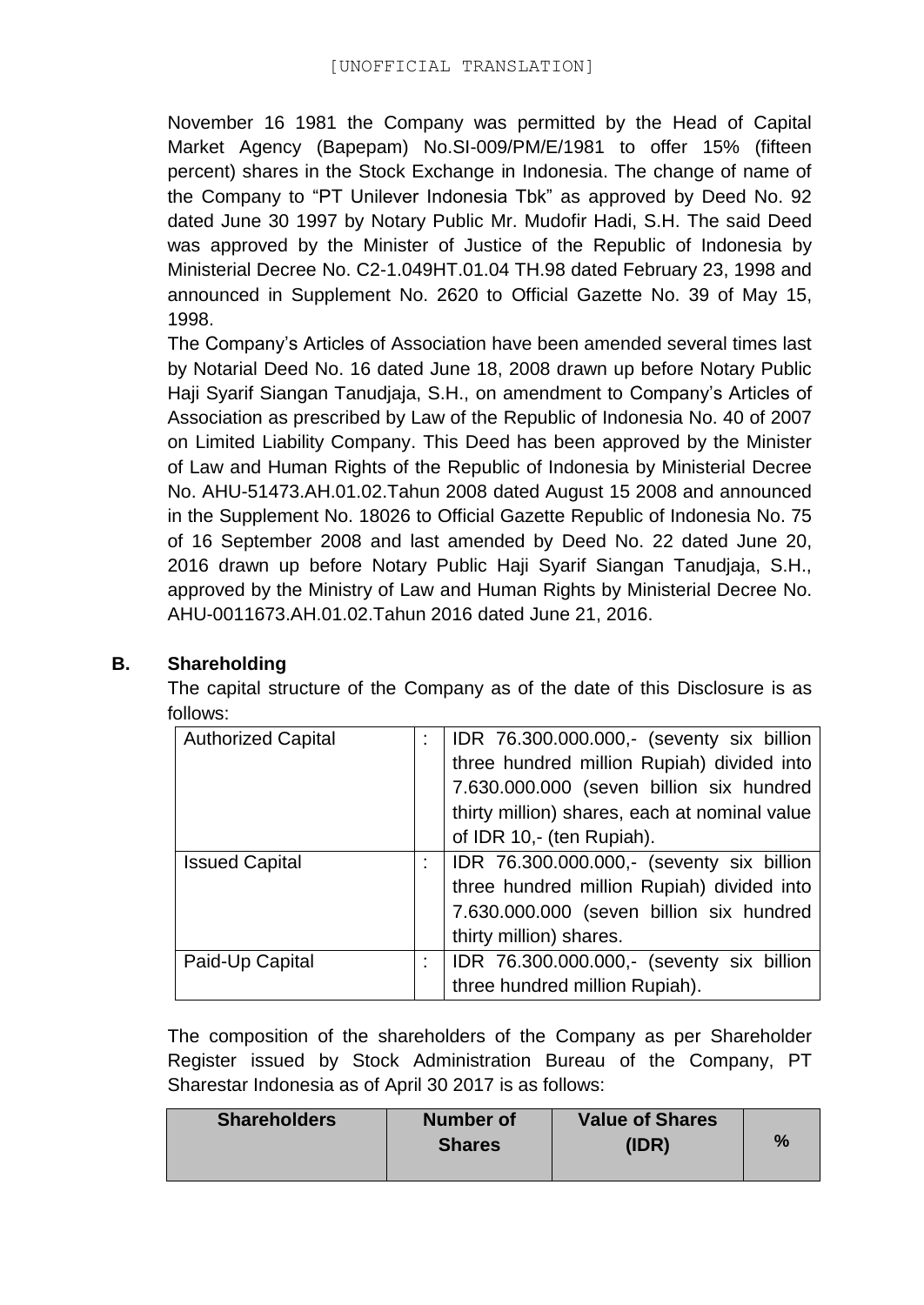| Unilever Indonesia<br><b>Holding BV</b> | 6.484.877.500 | 64.848.775.000,00 | 85  |
|-----------------------------------------|---------------|-------------------|-----|
| <b>Public</b>                           | 1.145.122.500 | 11.451.225.000,00 | 15  |
| Total                                   | 7.630.000.000 | 76.300.000.000,00 | 100 |

### **C. Company's Board**

The composition of the current members of the Board of Directors and Board of Commissioners are as follows:

#### Board of Directors

| <b>President Director</b>   | : Hemant Bakshi             |
|-----------------------------|-----------------------------|
| Director                    | : Enny Hartati              |
| <b>Director</b>             | : Tevilyan Yudhistira Rusli |
| <b>Director</b>             | : Annemarieke de Haan       |
| Director                    | : Willy Saelan              |
| Director                    | : Amparo Cheung Aswin       |
| Director                    | : Vikas Gupta               |
| <b>Director</b>             | : Hernie Raharja            |
| <b>Director</b>             | : Jochanan Senf; dan        |
| <b>Independent Director</b> | : Sancoyo Antarikso.        |
| $D_{\alpha}$                |                             |

| <b>Board of Commissioners</b>   |                                  |
|---------------------------------|----------------------------------|
| <b>President Commissioner</b>   | : Maurits Daniel Rudolf Lalisang |
| Independent Commissioner        | : Cyrillus Harinowo              |
| Independent Commissioner        | : Erry Firmansyah                |
| Independent Commissioner        | : Hikmahanto Juwana              |
| <b>Independent Commissioner</b> | : Mahendra Siregar               |

### **D. Business Activities**

Subject to the Company's Articles of Association, the purpose and objective of the Company shall be to engage in manufacturing and distribution of consumption goods which include soap, detergent, margarine, dairy based products, ice cream, food and beverage products and cosmetic products. The Company may also operate as main distributor for its products and provider of research and marketing services.

## **II. DESCRIPTION OF PROPOSED LOAN FACILITY**

### **A. Object**

The object of the Proposed Loan Facility is Uncommitted Loan Facility provided by UFI to the Company to be applied by the Company for funding its capital requirements. The Proposed Loan Facility from UFI to the Company will be provided on and subject to fair and competitive terms and conditions. The Proposed Loan Facility is non-exclusive and optional for both parties, and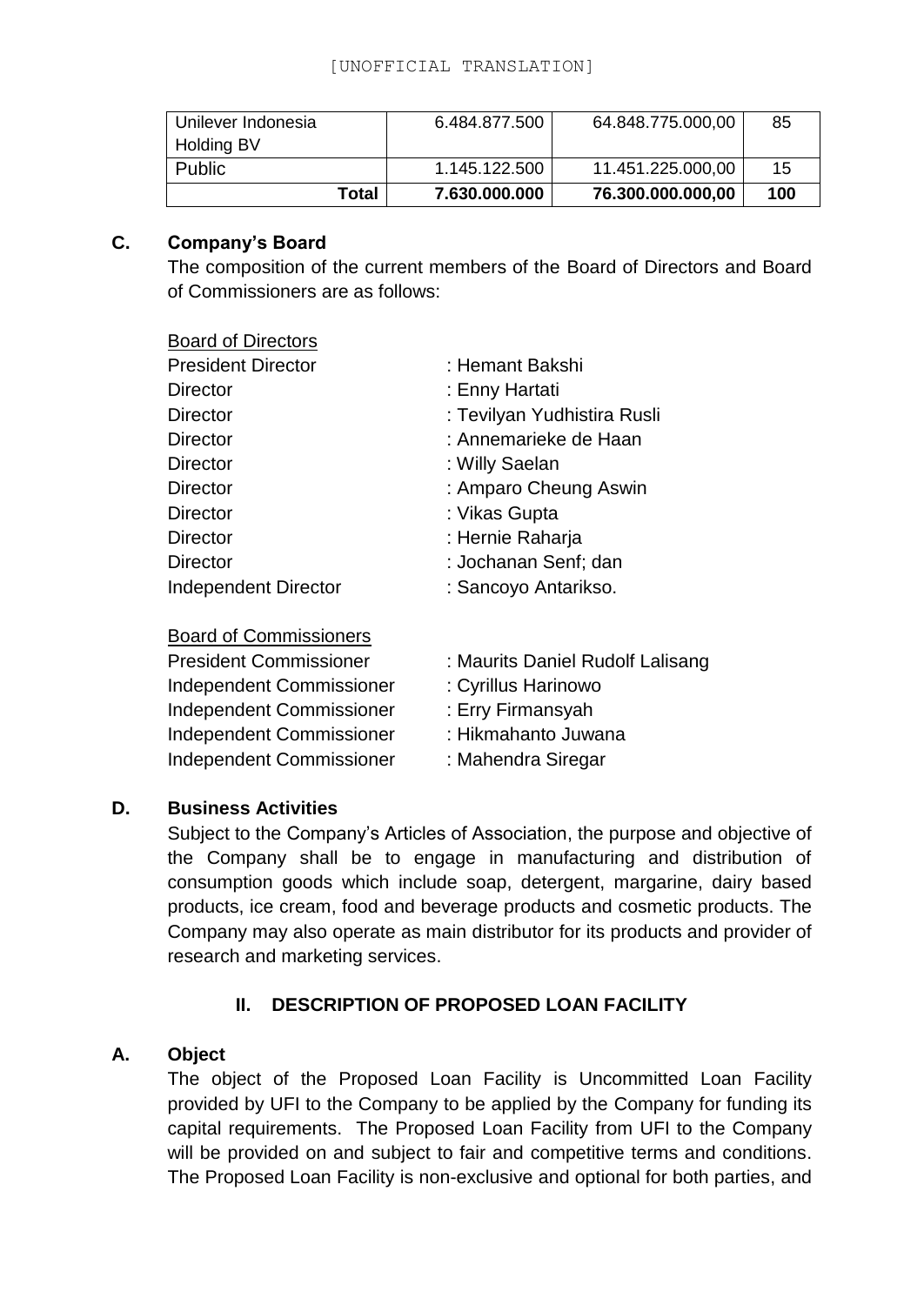will not limit the rights or preclude each of the parties to enter into similar transaction with any third party.

### **B. Value of Proposed Loan Facility**

Total Loan Facility offered by UFI to the Company is IDR 3 trillion in multiple draw downs and revolving for the term of Loan Facility for each draw down at minimum of 1 month and at maximum of less than 1 year for the period of 15 June 2017 – 14 June 2022 (availability period).

## **C. Parties to the Proposed Loan Facility and Relationship with the Company**

The Proposed Loan Facility will be made by and between the Company and UFI, a company organized and existing under the laws of Switzerland. UFI is an affiliate of the Company, in which the ultimate shareholder of the Company and UFI is Unilever NV (Netherlands). UFI has its registered domicile and Head Office at the address below:

Spitalstrasse 5 8200 Schaffhausen **Switzerland** 

The current members of the Board of UFI are as follows:

| Board of Director - President             | : Michel Armand Pinto      |
|-------------------------------------------|----------------------------|
| <b>Board of Director - Vice President</b> | : Alexey Pavlov            |
| <b>Board of Director - Member</b>         | : Mark Longmire            |
| Board of Director - Member                | : Andreas Reschek          |
| Director                                  | : Annemik Gerarda Bakelaar |
| <b>Director</b>                           | : Leslie Manzano           |

**D. The Nature of Affiliation of the Parties to the Proposed Loan Facility** The nature of affiliation of the Parties to the Proposed Loan Facility is that UFI is an affiliate of the Company, in which the ultimate shareholder of the Company and UFI is Unilever NV as illustrated below.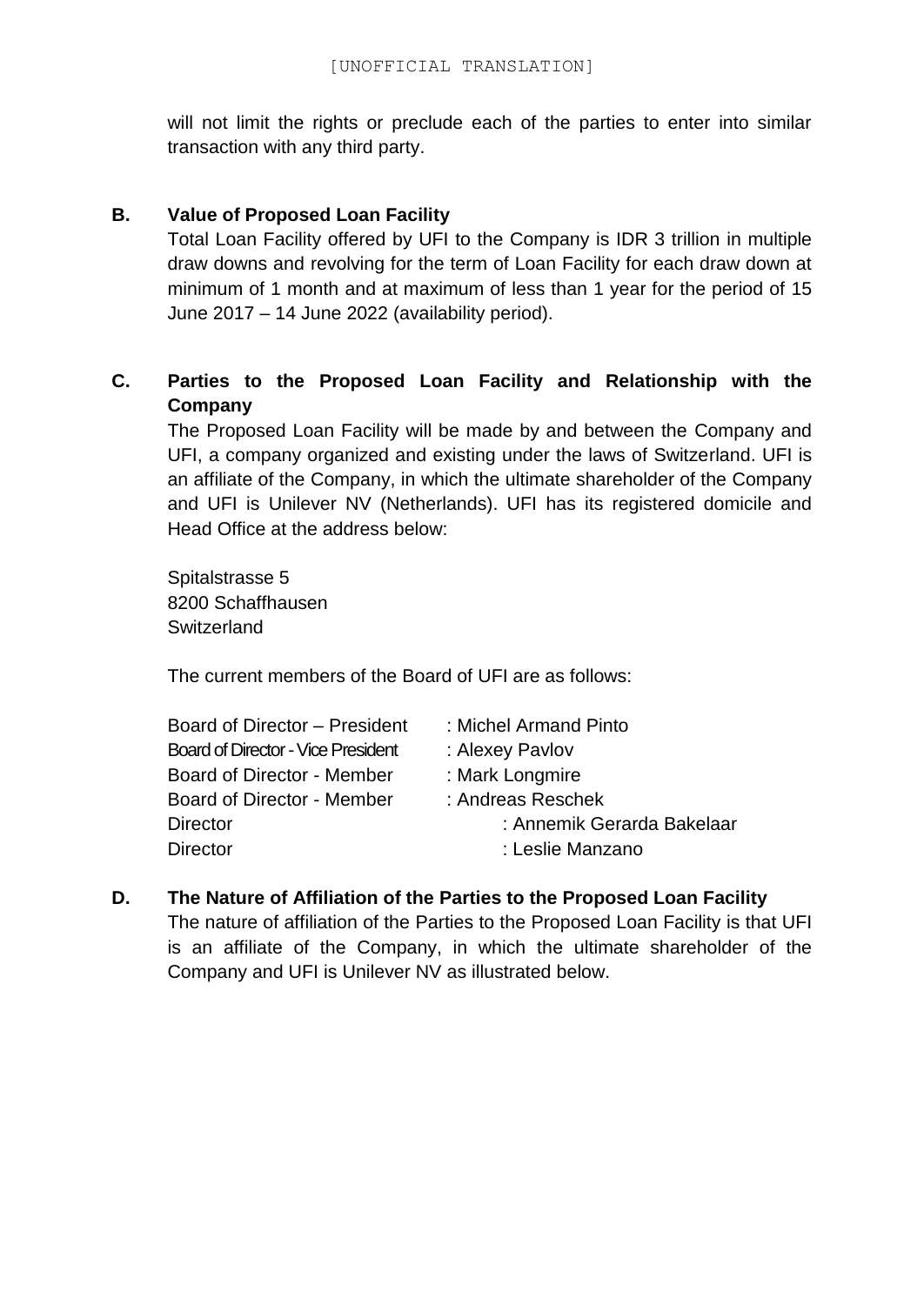

## **E. Financial Highlights**

Below is the financial highlight of the Company as per Consolidated Financial Statement for the period ended 31 December 2016 and 2015 (audited):

|                                           |                          | (in million Rupiah)      |
|-------------------------------------------|--------------------------|--------------------------|
|                                           | <b>December 31, 2016</b> | <b>December 31, 2015</b> |
| Financial<br><b>Position</b><br>Statement |                          |                          |
| <b>Current Assets</b>                     | 6,588,109                | 6,623,114                |
| <b>Total Assets</b>                       | 16,745,695               | 15,729,945               |
| <b>Short-Term Liability</b>               | 10,878,074               | 10,127,542               |
| <b>Total Liability</b>                    | 12,041,437               | 10,902,585               |
| Equity                                    | 4,704,258                | 4,827,360                |
| <b>Profit and Loss Statement</b>          |                          |                          |
| <b>Net Sales</b>                          | 40,053,732               | 36,484,030               |
| <b>Gross Profit</b>                       | 20,459,096               | 18,648,969               |
| <b>Operating Expense</b>                  | (11, 751, 435)           | (10,709,568)             |
| <b>Operating Profit</b>                   | 8,707,661                | 7,939,401                |
| Profit                                    | 6,390,672                | 5,851,805                |

As per GAAP applicable on financial statement.

## **F. Important Conditions on Highlighted Conditions Relating to Proposed Loan Facility**

| Transaction Type: | Uncommitted Loan Facility Agreement          |
|-------------------|----------------------------------------------|
| Loan Facility:    | Up to IDR 3 trillion                         |
| Purpose of Loan:  | General Capital Requirements of the Company. |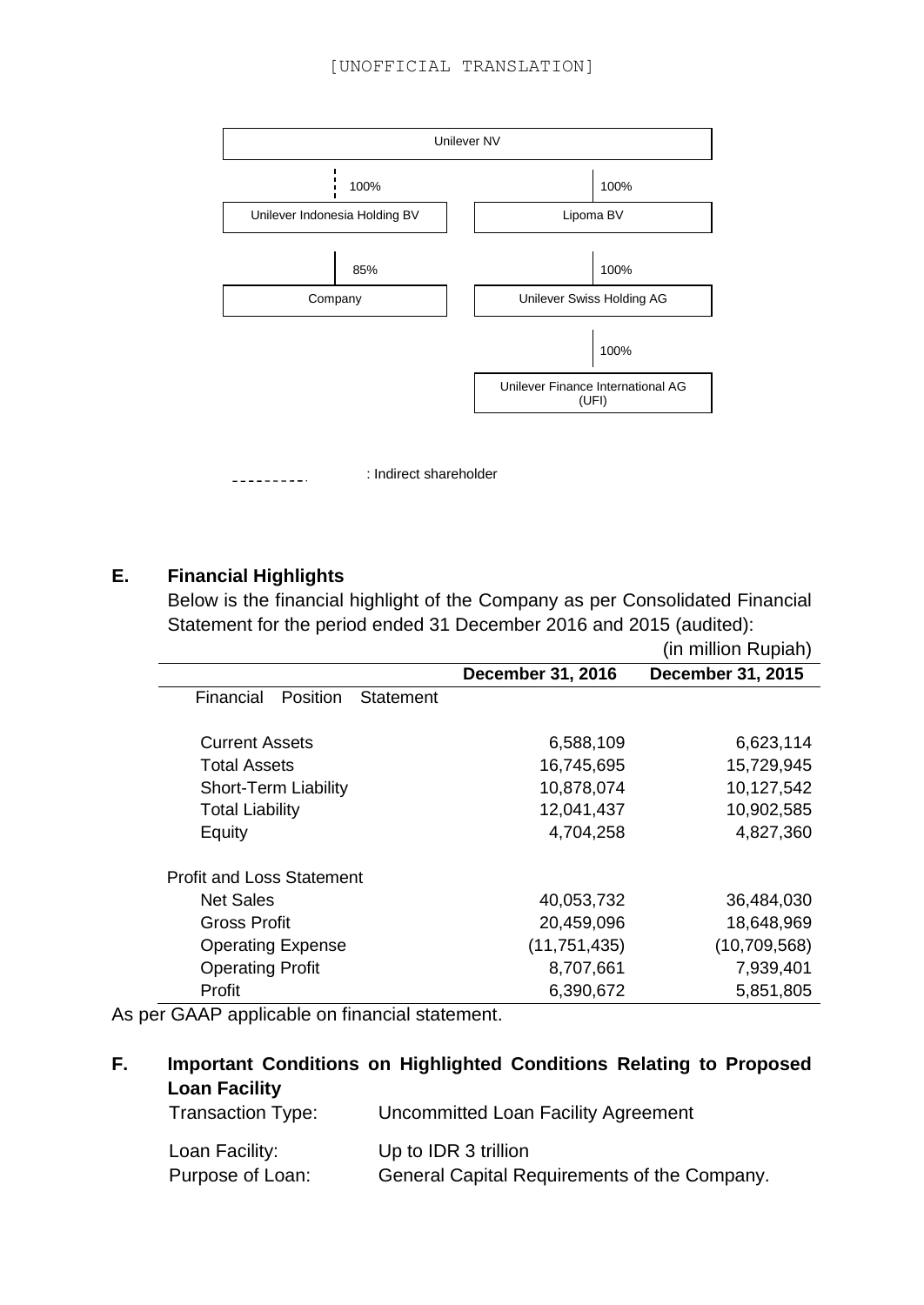| Term of Loan: | Each draw down for a minimum of term of 1 month |
|---------------|-------------------------------------------------|
|               | and up to maximum of less than 1 year from 15   |
|               | June 2017 - 14 June 2022 (availability period). |

Drawdown: Flexible, commencing from 15 June 2017 in one or multiple terms and revolving through 14 June 2022.

Interest: At minimum of 0,15% (zero point fifteen percent) below the alternative lowest offered rate existing for the same term.

Alternative Offered Rate means loan interest rate offered by up to 5 Banks, in which the Company has Loan Facility available with the bank.

N/A

Security/Collateral: Limiting Conditions to the Company: Governing Law: To the extent the loan is not repaid in full, the Company shall not, without the prior written consent of UFI, hypothecate, encumber, pledge or create as security substantial portion of its assets (including unissued capital), both presently and in the future, create as security financial liability of the Company or other entities (or other security or indemnity relating to the above), except such loan is secured by hypothec, encumbrance, pledge or other security interest of similar nature or as equal in the same and satisfactory manner to UFI. Laws of Switzerland

#### **G. Material Transaction and Affiliate Transaction**

The Proposed Loan Facility to be entered into by the Company is a Material Transaction as defined in Regulation No. IX.E.2 where the total amount of facility may exceed 50% (fifty percent) of the Company's Equity based on latest audited annual financial statement at the relevant time. Therefore, in compliance with Regulation No. IX.E.2, The Proposed Loan Facility shall be first approved by the GMS of the Company.

The Proposed Loan Facility involves affiliates of the Company, therefore the Proposed Loan Facility is considered as Affiliate Transaction as set out in Regulation No. IX.E.1 which is required to be reported to FSA no later than 2 (two) business days after the transaction occurs, however not considered as Conflict of Interest Transaction as defined in Regulation No. IX.E.1. In accordance with Regulation No. IX.E.1, Conflict of Interest Transaction is defined as any transaction with conflicting economic interest between the Company and individual Member of the Board of Directors, Member of the Board of Commissioners or ultimate shareholder which may have adverse effect on the Company.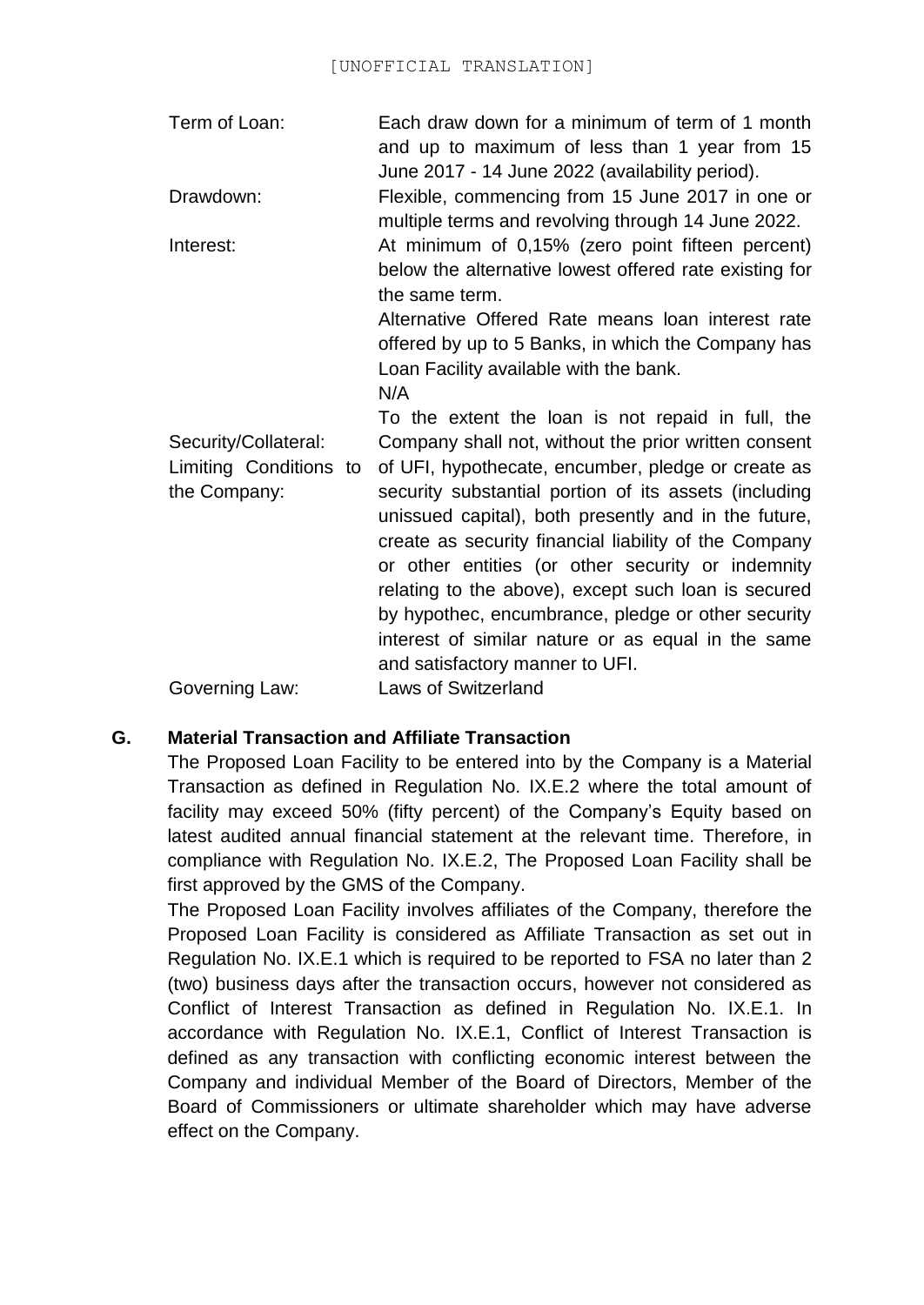### **III. CONSIDERATIONS FOR PROPOSED LOAN FACILITY**

As part of Unilever Group operating worldwide, it is highly possible for the Company to utilize the resources of the group benefiting the Company in a form of affiliate transaction, which includes financial resources of Unilever Group.

The purpose of the Company entering the Loan Facility Agreement is to have additional alternative funding source at competitive interest rate for a minimum term of 1 month and up to maximum of less than 1 year.

The benefits derived from the Proposed Loan Facility compared with the nonaffiliate transaction will include saving of interest payment for UFI's lower rate than bank loan interest for equivalent term, which is expected to increase the Company's net profit.

### **IV. SUMMARY OF INDEPENDENT APPRAISER'S REPORT AND OPINION**

To ensure the fairness of the Proposed Loan Facility, the Company has appointed KJPP Felix Sutandar & Rekan, as the Independent Appraiser to give Fairness Opinion of the Proposed Loan Facility.

The Independent Appraiser above represents that it is affiliated, either directly or indirectly, with the Company as defined by Capital Market Law.

Below is summary of report prepared by KJPP Felix Sutandar & Rekan by letter No. FSR/FO-FS/040256/2017 dated April 27, 2017 on Fairness Opinion of the Proposed Loan Facility:

#### **Identity of Independent Appraiser**

# **Office of Public Appraiser (KJPP)**

#### **KJPP Felix Sutandar & Rekan**

License by Minister of Finance No. 1314/KM.1/2009 dated November 23, 2009 under Operating License No. 2.09.0072 registered with Bapepam and LK (presently Financial Services Authority, FSA) as per STTD No 08/PM/STTD-P/AB/2006 issued on April 06, 2006

#### **KJPP Felix Sutandar & Rekan**

| Qualification                     | : Asset and Business Appraiser |
|-----------------------------------|--------------------------------|
| Appraiser License : PB-1.08.00022 |                                |
| <b>STTD</b>                       | : 08/PM/STTD-P/AB/2006         |
| <b>MAPPI</b>                      | $: 81 - S - 00017$             |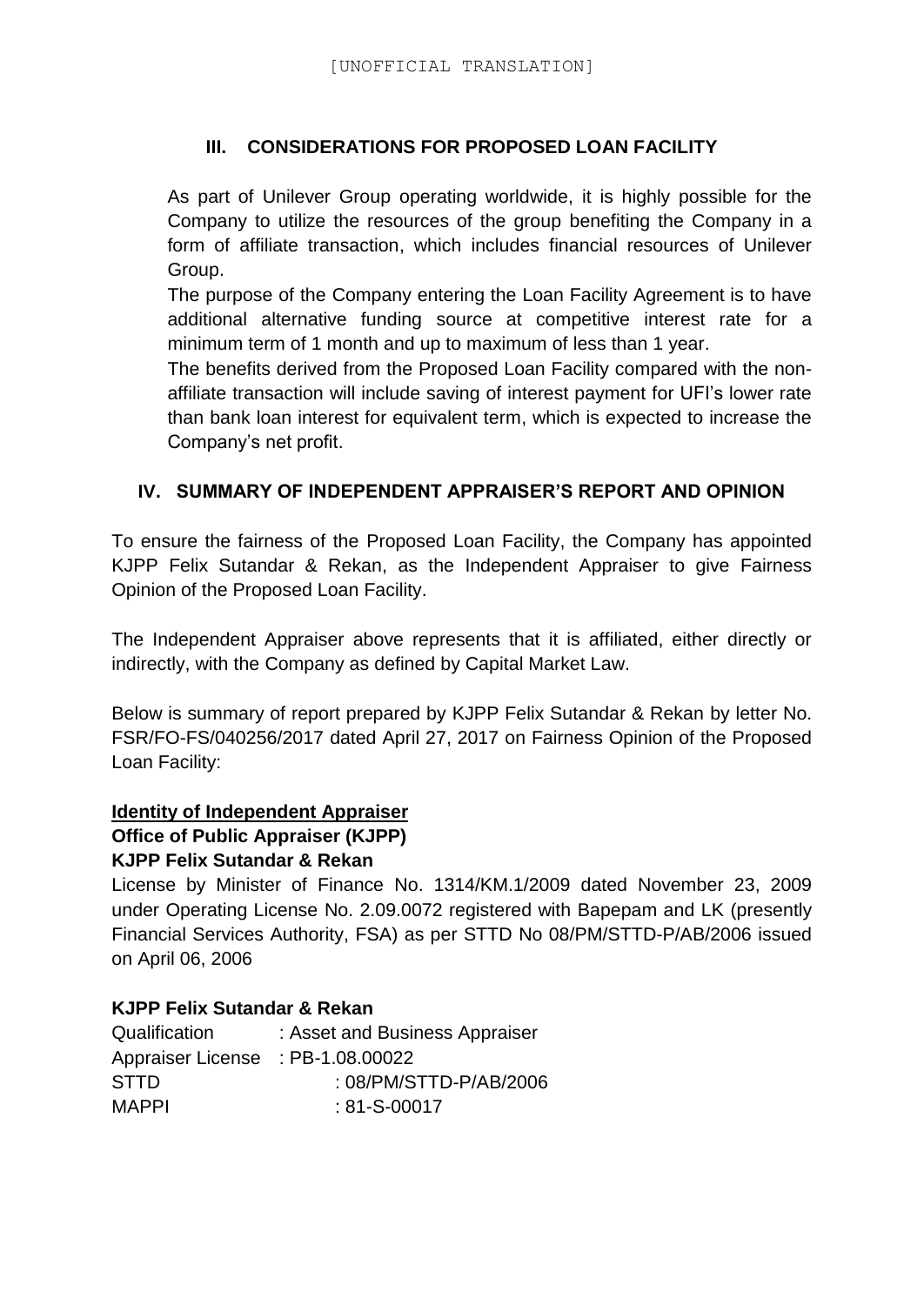## **Appraisal Object**

The object of appraisal is Unsecured Proposed Loan Facility up to maximum of IDR 3 trillion from UFI to the Company.

### **Purpose of Appraisal**

This appraisal is to provide Fairness Opinion of the Proposed Loan Facility as prescribed by Bapepam and LK Regulation (presently Financial Services Authority, FSA) Number IX.E.1 on Affiliate Transaction and Conflict-of-Interest Transaction and Number IX.E.2 on Material Transaction and Change in Main Business Activities.

### **Assumptions and Limiting Conditions**

This appraisal is based on the following Assumptions and Limiting Conditions:

- 1. Market and economic condition, general business and monetary condition, and other government regulations on this Fairness Opinion.
- 2. Data and information on parties to the Proposed Loan Facility obtained from examination of relevant documents supplied by the Company.
- 3. Historical financial data of the Company from audited financial statement by Independent Public Accountant registered with FSA.
- 4. Financial Projection and assumptions from the Company and adjustments for the purpose of appraisal, as detailed in the Fairness Opinion.
- 5. Appraisal on the Proposed Loan Facility is not and must not be construed as analysis or audit on the procedures of financial information to disclose weaknesses in the internal control, fault, and discrepancies in the financial statement or tort.
- 6. Independent Appraiser is under no obligation to give testimonies or appear before any court or officials, unless with prior agreement.
- 7. Any costs and expenses incurred for proceeding of claims raised against the results of appraisal through no failure or omission by the appraiser shall be borne by the Company. In the case of failure or omission by the Independent Appraiser which results in claim for damages, the liability of the Independent Appraiser shall not exceed the amount of fee received.
- 8. Independent Appraiser Report shall be invalid if not signed by the person in charge or partner of Independent Appraiser and not affixed with the seal of Independent Appraiser.

## **Approach and Appraisal Method**

In providing the Fairness Opinion of the Proposed Loan Facility, Independent Appraiser has carried out the following analysis procedure:

- 1. Analysis on parties to the Proposed Loan Facility.
- 2. Analysis on the terms and conditions of Proposed Loan Facility.
- 3. Analysis on opportunity and risks relating to Proposed Loan Facility.
- 4. Analysis on historical financial statement of the Company to identify the financial condition of the Company before and after the Proposed Loan Facility.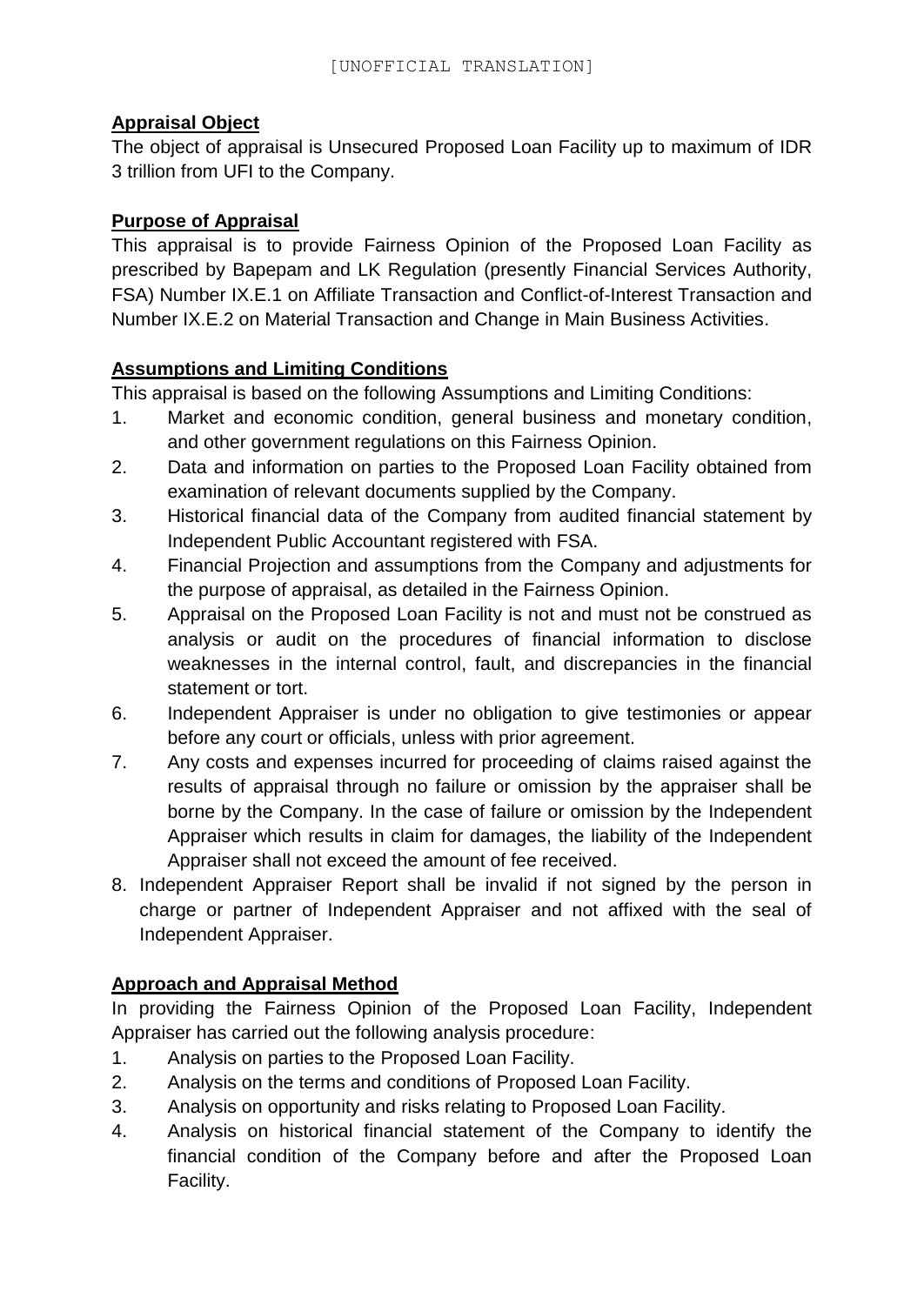- 5. Analysis on the impact of Proposed Loan Facility on the Financial Position and Profit and Loss of the Company.
- 6. Analysis on financial performance of the Company for the following 5 years.
- 7. Analysis on costs and/benefit from the Proposed Loan Facility for shareholders in connection with the Proposed Loan Facility.

### **Conclusion of Value and Fairness Opinion**

Based on the fairness analysis of the Proposed Loan Facility, Independent Appraiser arrives at the opinion that the Proposed Loan Facility up to maximum of IDR 3 trillion by the Company to the UFI is fair and reasonable based on the following reasons:

- 1. As earlier noted, the Proposed Loan Facility is Unsecured Loan Facility received by the Company from UFI up to maximum of IDR 3 trillion for a maximum term of 1 month and maximum of less than 1 year at minimum interest rate of 0,15% (zero point fifteen percent) lower than the alternative rate offered for equivalent term of loan. Alternative Lower Rate Offered is the interest rate offered by up to 5 banks where the Company has remaining Loan Facility available with the banks. UFI is an affiliate party to ULI under its main parent Unilever NV.
- 2. The Company receives additional alternative funding source for term of 1 month or more.
- 3. The Company will reduce interest expense after obtaining the loan from UFI compared with bank loan for equivalent term.
- 4. Before applying this facility, the Company will make comparison as to the interest of loan available whether the Bank with which the Company has Loan Facility or with UFI.
- 5. Based on the benefit analysis of the Proposed Loan Facility to the historical performance, the effect of financial position and financial ratio, ability of the Company to generate profit is very good so that the company has big potential to settle all existing liabilities.
- 6. Based on analysis on the financial projection prepared by the management, the profit generated by the Company will increase from the reduced financial expenses. Therefore, the Proposed Loan Facility is expected to have positive effect on the financial performance of the Company in the future.

### **V. STATEMENT OF BOARD OF DIRECTORS AND BOARD OF COMMISIONERS**

- 1. Board of Directors and Board of Commissioners of the Company represents that the Proposed Loan Facility is a Material Transaction which requires the consent of the GMS as defined in Regulation No. IX.E.1 and is an Affiliate Transaction and not a Conflict of Interest Transaction as defined in Regulation No. IX.E.1.
- 2. Board of Directors and Board of Commissioners of the Company assume full responsibility for the accuracy of the information contained in This Disclosure and confirms that after thoroughly examining the information available relating to the Proposed Loan Facility, hereby represents that to the knowledge and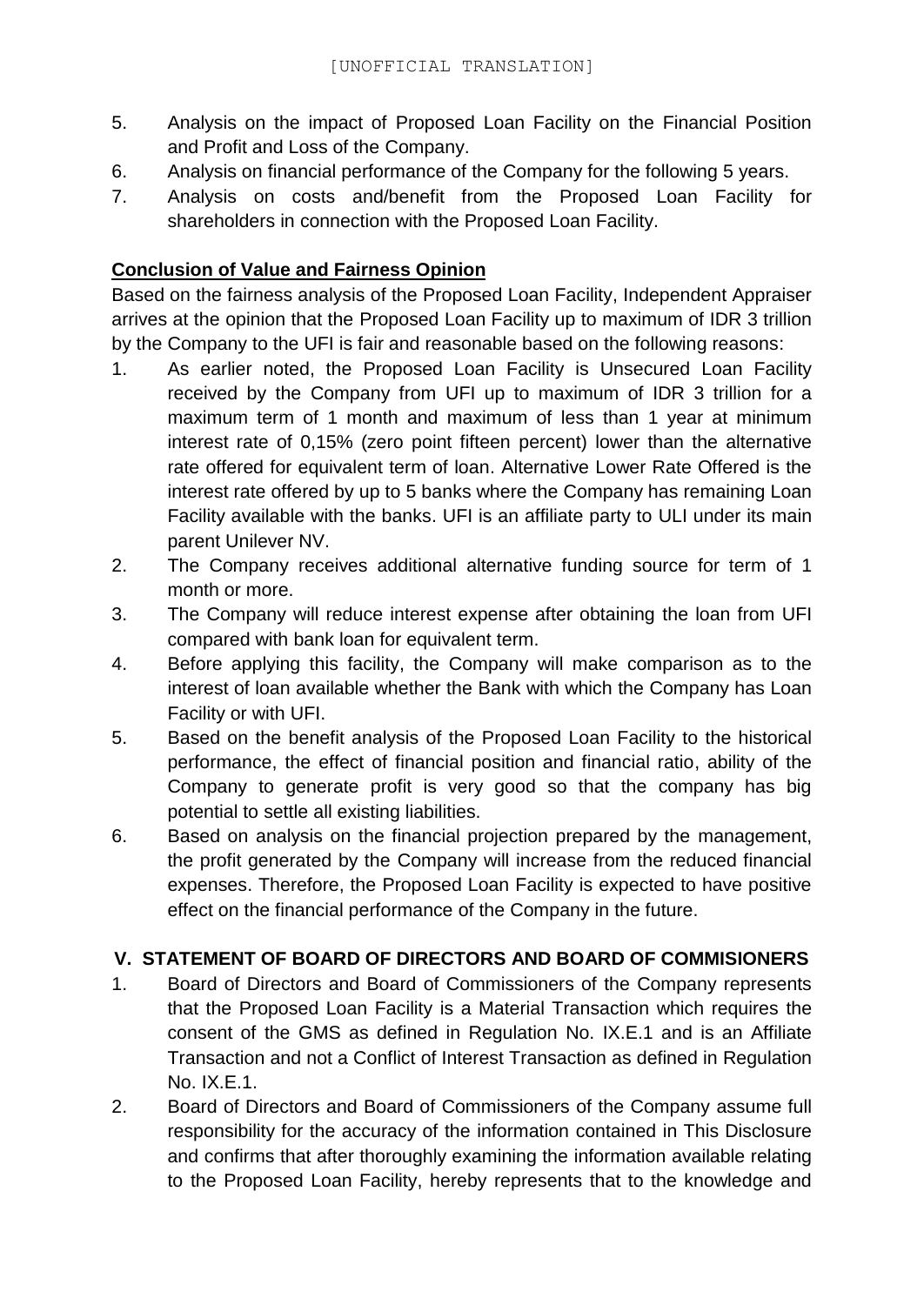belief of the Board of Directors and Board of Commissioners of the Company, no important and material information relating to the Proposed Loan Facility is omitted and which may cause this Disclosure to be inaccurate or misleading.

## **VI. RECOMMENDATION OF THE BOARD OF DIRECTORS AND BOARD OF COMMISIONERS OF THE COMPANY**

After in-depth analysis assisted by the Audit Committee of the Company, Board of Directors and Board of Commissioners of the Company recommend all Shareholders of the Company to approve the Proposed Loan Facility at the GMS to be entered into on Wednesday June 14, 2017 as the Board of Directors and Board of Commissioners believes that the Proposed Loan Facility is for the best interest of the Company and its Shareholders.

## **VII. EXTRAORDINARY GENERAL MEETING OF SHAREHOLDERS**

That in complying with Regulation IX.E.2, Affiliate and Material Transaction described above may be effected upon approval of the Shareholders of the Company. For such purpose, the Company will hold GMS on Wednesday June 14, 2017 at the Company's Head Office, Grha Unilever, Green Office Park Kav 3, Jalan BSD Boulevard Barat, BSD City, Tangerang, 15345, Indonesia.

The requirements for attendance and resolution of GMS to be convened relating to the agenda to approve Proposed Loan Facility are as follows:

- a. GMS may be convened if more than 1/2 (half) of all voting shares are present in person by proxy.
- b. GMS resolution as referred to in letter a shall be valid if approved by more than 1/2 (half) of the votes validly cast at the GMS.

## **VIII. ADDITIONAL INFORMATION**

For further information, please contact the company at the following address:

### **PT UNILEVER INDONESIA Tbk**

Grha Unilever Green Office Park Kav. 3 Jalan BSD Boulevard Barat, BSD City Tangerang 15345 Indonesia Telephone: (021) 80827000 Facsimile: (021) 80827002 www.unilever.co.id